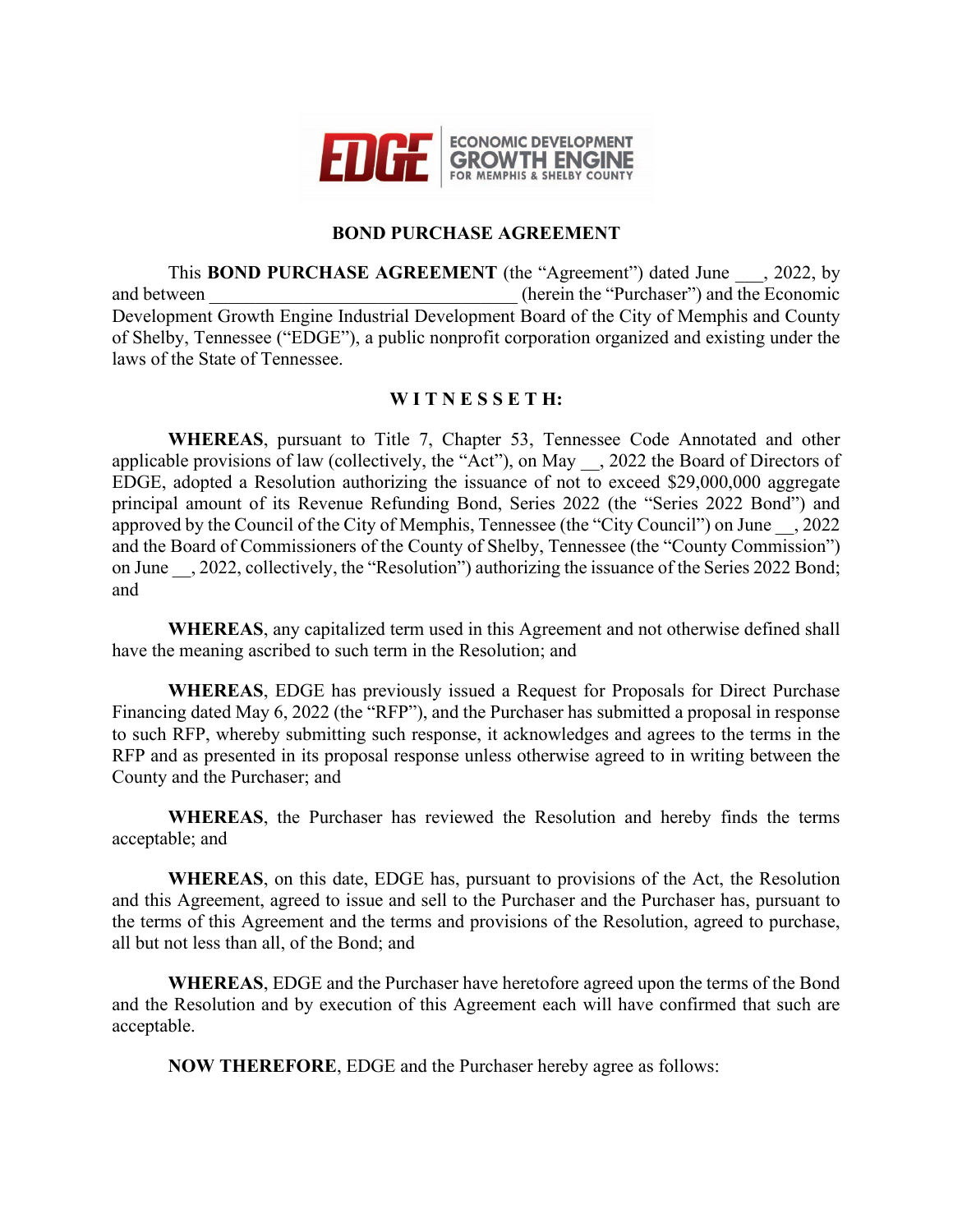1. Purchase and Sale. Upon the terms and conditions set forth herein and in the Bond and the Resolution, and upon the representations and warranties of EDGE set forth in the Resolution, the arbitrage tax certificate and other closing certificates, EDGE agrees to sell on June  $\ldots$ , 2022 (the "Closing Date"), subject to the conditions to purchase set forth in Section 3 hereof, the Bond on a direct placement basis to the Purchaser and the Purchaser agrees to purchase, with immediately available funds, all but not less than all, of the Bond. The purchase price for the Bond shall be  $[$  (\$  $)$ ), which purchase price is equal to the principal amount of the Bond so issued [less an origination fee of \$\_\_\_\_\_ to be retained by the Purchaser]. Since the dated date of the Bond is the date of purchase, there will be no accrued interest as part of the purchase price.

2. Private Placement Sale. The Purchaser hereby acknowledges that the purchase of the Bond from EDGE was on a direct private placement basis and that no offering document has been or will be prepared by EDGE in connection with such sale nor will a CUSIP Number be assigned.

3. Conditions for Purchase. The Purchaser's agreement to purchase the Bond on the Closing Date is subject to the satisfaction of the applicable conditions set forth in the Resolution and receipt by the Purchaser of the following items in form and substance satisfactory to the Purchaser:

- (a) a certified copy of the Resolution;
- (b) the approving opinion Carpenter Law PLLC, as bond counsel to EDGE;
- (c) the Bond shall be issued in physical definitive form and in the full principal amount thereof; and

The Purchaser's purchase of the Bond will constitute full evidence that such conditions have been satisfied or waived.

4. Expenses. As between EDGE and the Purchaser, the Purchaser shall not be liable for any expenses incurred by EDGE in connection with the issuance of the Bond.

5. Effectiveness. This Agreement shall become effective upon the execution by the appropriate officials of EDGE and the Purchaser and, the receipt by the Purchaser of a certificate of EDGE dated the date hereof, to the effect that (a) the execution and delivery of this Agreement has been duly authorized, (b) this Agreement constitutes a valid and binding obligation of EDGE enforceable in accordance with its terms and (c) no default has occurred (or would be occurring) under the Resolution.

6. Headings. The headings set forth in this Agreement are inserted for convenience only and shall not be deemed to be a part hereof.

7. Amendment. No modification, alteration or amendment to this Agreement shall be binding upon any party until such modification, alternation or amendment is reduced to writing and executed by all parties hereto.